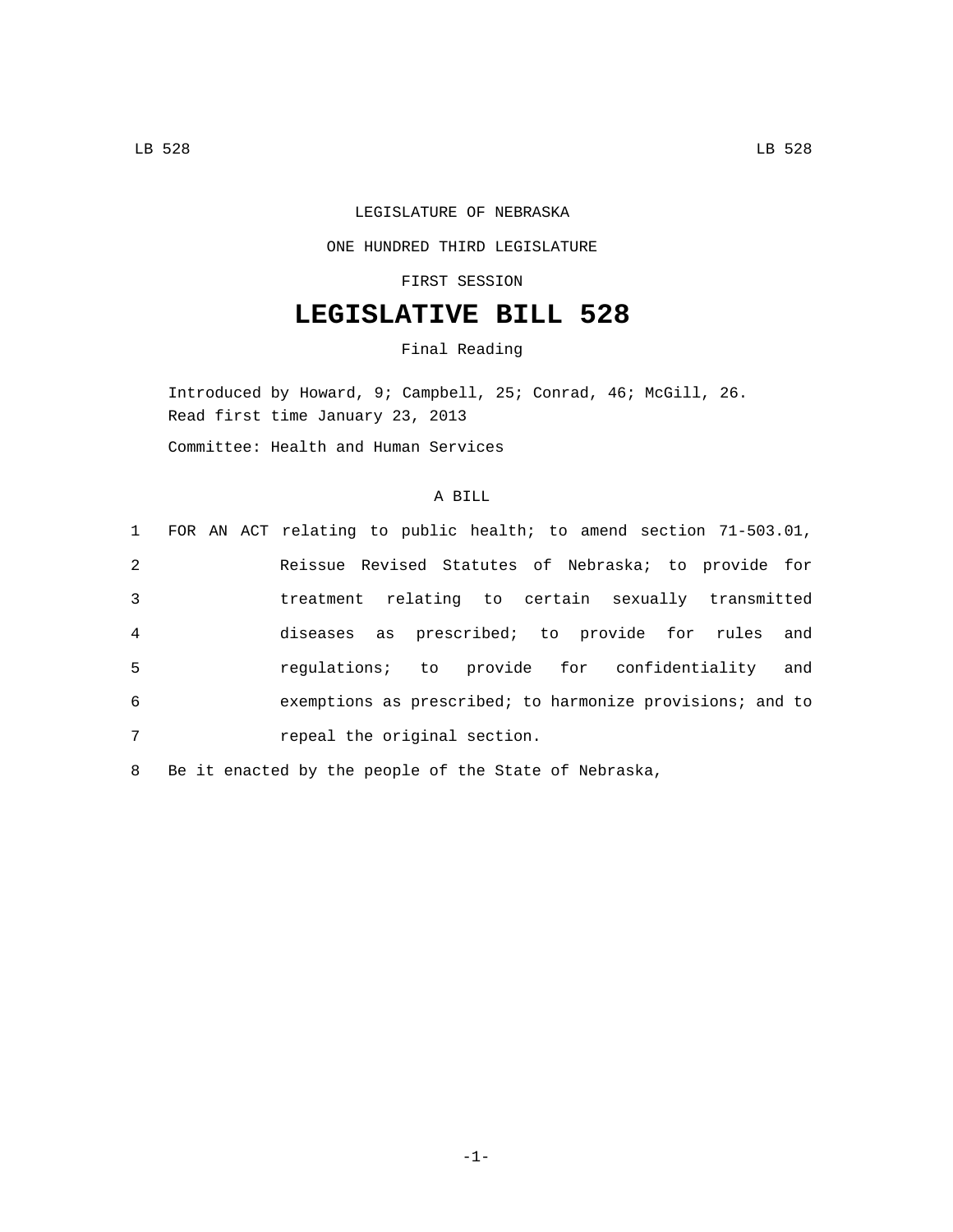| 1  | Section 1. If a physician, a physician assistant, a nurse             |
|----|-----------------------------------------------------------------------|
| 2  | practitioner, or a certified nurse midwife licensed under the Uniform |
| 3  | Credentialing Act diagnoses a patient as having chlamydia or          |
| 4  | gonorrhea, the physician may prescribe, provide, or dispense pursuant |
| 5  | to section 38-2850 and the physician assistant, nurse practitioner,   |
| 6  | or certified nurse midwife may prescribe or provide drug samples of   |
| 7  | prescription oral antibiotic drugs to that patient's sexual partner   |
| 8  | or partners without examination of that patient's partner or          |
| 9  | partners. Adequate directions for use and medication guides, where    |
| 10 | applicable, shall be provided along with additional prescription oral |
| 11 | antibiotic drugs for any additional partner. The physician, physician |
| 12 | assistant, nurse practitioner, or certified nurse midwife shall at    |
| 13 | the same time provide written information about chlamydia and         |
| 14 | gonorrhea to the patient for the patient to provide to the partner or |
| 15 | partners. The oral antibiotic drugs prescribed, provided,<br>or       |
| 16 | dispensed pursuant to this section must be stored, dispensed, and     |
| 17 | labeled in accordance with federal and state pharmacy laws<br>and     |
| 18 | regulations. Prescriptions for the patient's sexual partner<br>or     |
| 19 | partners must include the partner's name. If the infected patient is  |
| 20 | unwilling or unable to deliver such prescription oral antibiotic      |
| 21 | drugs to his or her sexual partner or partners, such physician may    |
| 22 | prescribe, provide, or dispense pursuant to section 38-2850 and such  |
| 23 | physician assistant, nurse practitioner, or certified nurse midwife   |
| 24 | may prescribe or provide samples of the prescription oral antibiotic  |
| 25 | drugs for delivery to such partner, if such practitioner has          |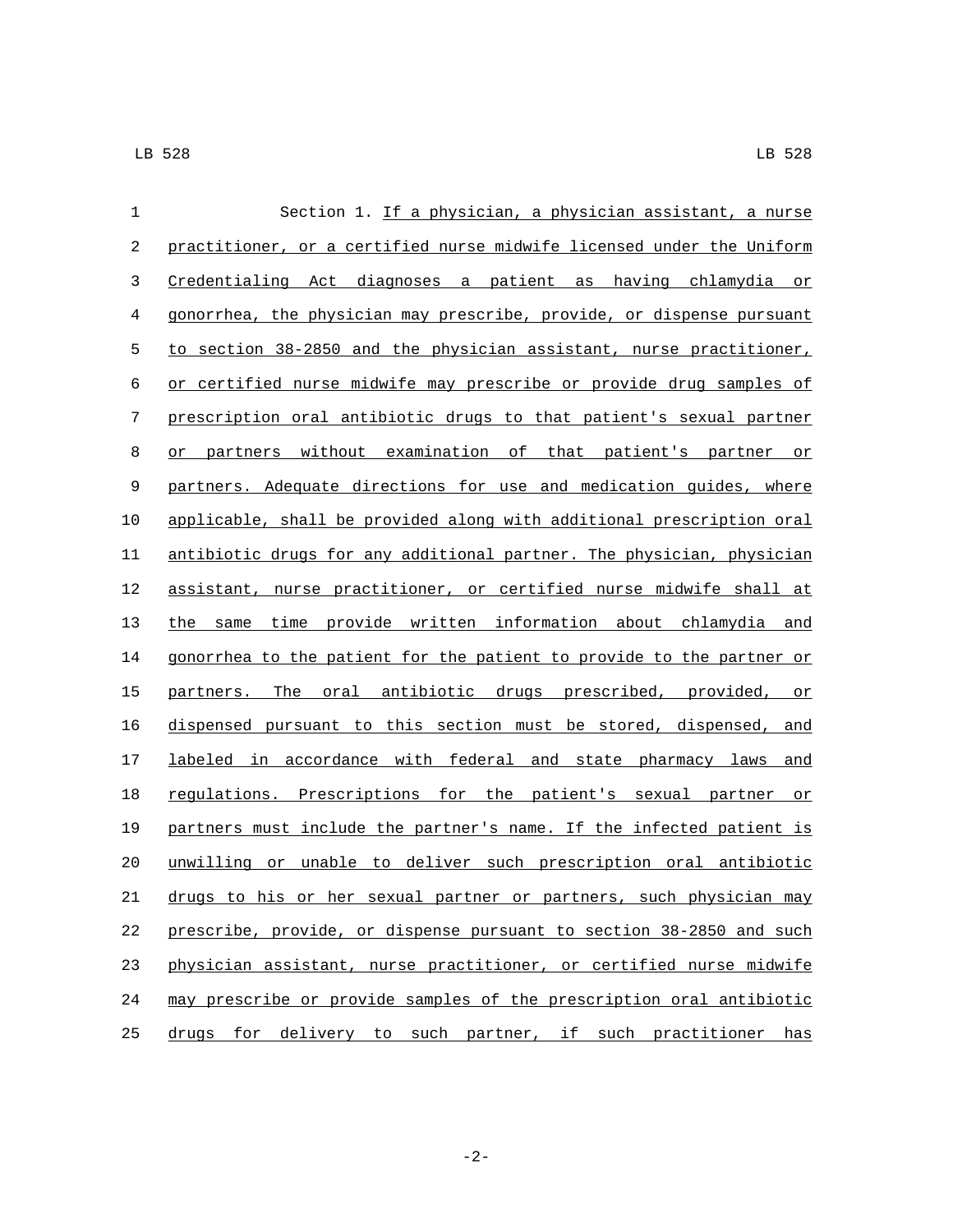1 sufficient locating information. Sec. 2. The Department of Health and Human Services may adopt and promulgate rules and regulations to carry out section 1 of 4 this act. Sec. 3. Section 71-503.01, Reissue Revised Statutes of 6 Nebraska, is amended to read: 71-503.01 (1) Whenever any statute of the state, any ordinance or resolution of a municipal corporation or political subdivision enacted pursuant to statute, or any rule or regulation of an administrative agency adopted and promulgated pursuant to statute 11 requires allows medical practitioners or other persons to prescribe, provide, or dispense prescription drugs pursuant to sections 1 and 2 of this act or requires medical practitioners or other persons to report cases of communicable diseases, including sexually transmitted diseases and other reportable diseases, illnesses, or poisonings or to give notification of positive laboratory findings to the Department of Health and Human Services or any county or city board 18 of health, local public health department established pursuant to sections 71-1626 to 71-1636, city health department, local health agency, or state or local public official exercising the duties and responsibilities of any board of health or health department, such 22 reports or notifications and the resulting investigations and such prescription, provision, or dispensing of prescription drugs and 24 records pertaining thereto shall be confidential except as provided in this section, shall not be subject to subpoena, and shall be

-3-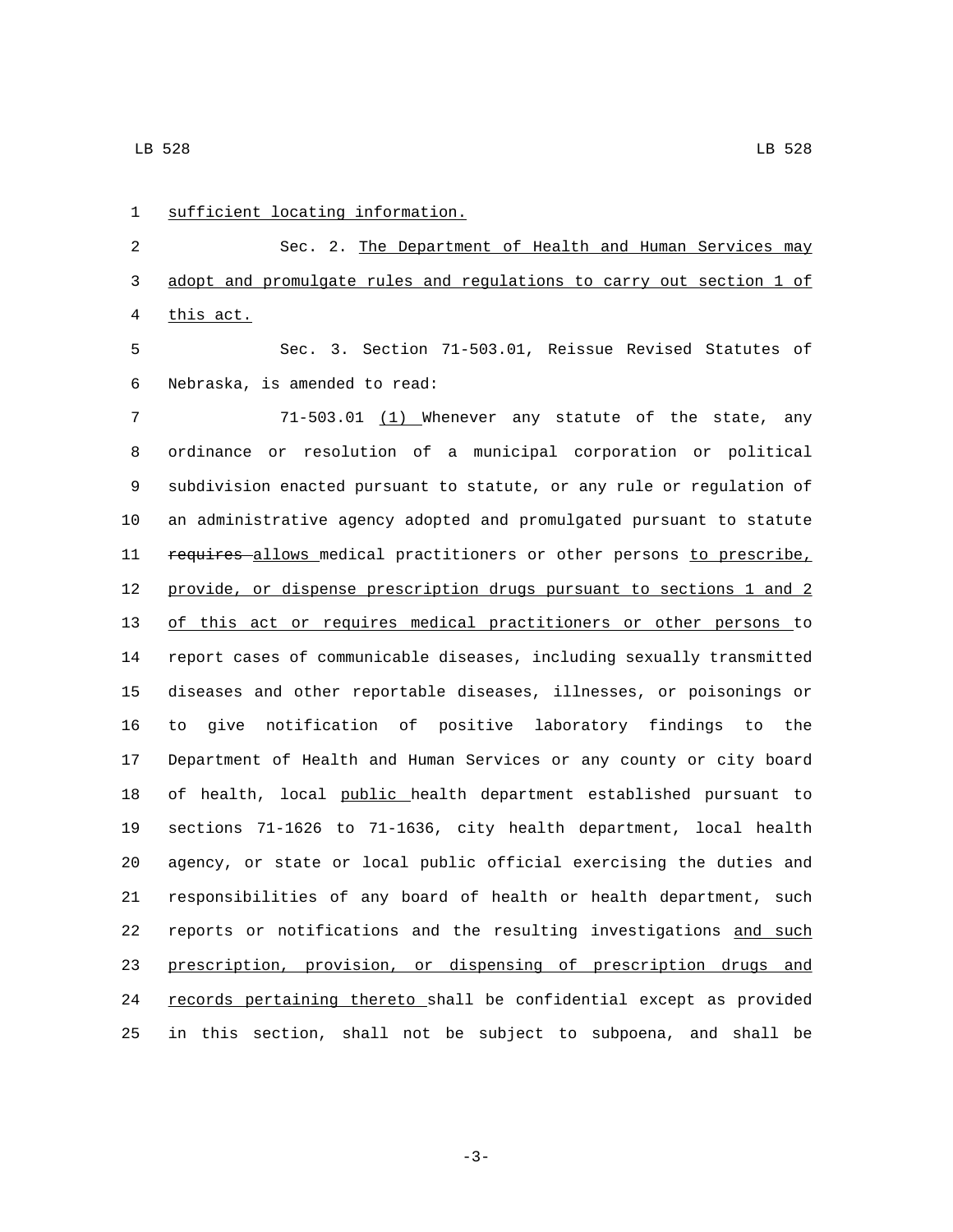privileged and inadmissible in evidence in any legal proceeding of any kind or character and shall not be disclosed to any other 3 department or agency of the State of Nebraska.

 (2) In order to further the protection of public health, 5 such reports<sub>1</sub> and notifications, and prescription, provision, or dispensing of prescription drugs may be disclosed by the Department of Health and Human Services, the official local health department, and the person making such reports or notifications to the Centers for Disease Control and Prevention of the Public Health Service of the United States Department of Health and Human Services or its successor in such a manner as to ensure that the identity of any 12 individual cannot be ascertained except as required for delivery of such prescription drugs pursuant to sections 1 and 2 of this act. To further protect the public health, the Department of Health and Human Services, the official local health department, and the person making the report or notification may disclose to the official state and local health departments of other states, territories, and the District of Columbia such reports and notifications, including sufficient identification and information so as to ensure that such 20 investigations as deemed necessary are made.

 (3) The appropriate board, health department, agency, or 22 official may:  $\left(\frac{1}{2}\right)$   $\left(\frac{1}{2}\right)$  Publish analyses of such reports and information reports, information, and the notifications described in subsection (1) of this section for scientific and public health purposes in such a manner as to ensure that the identity of any

-4-